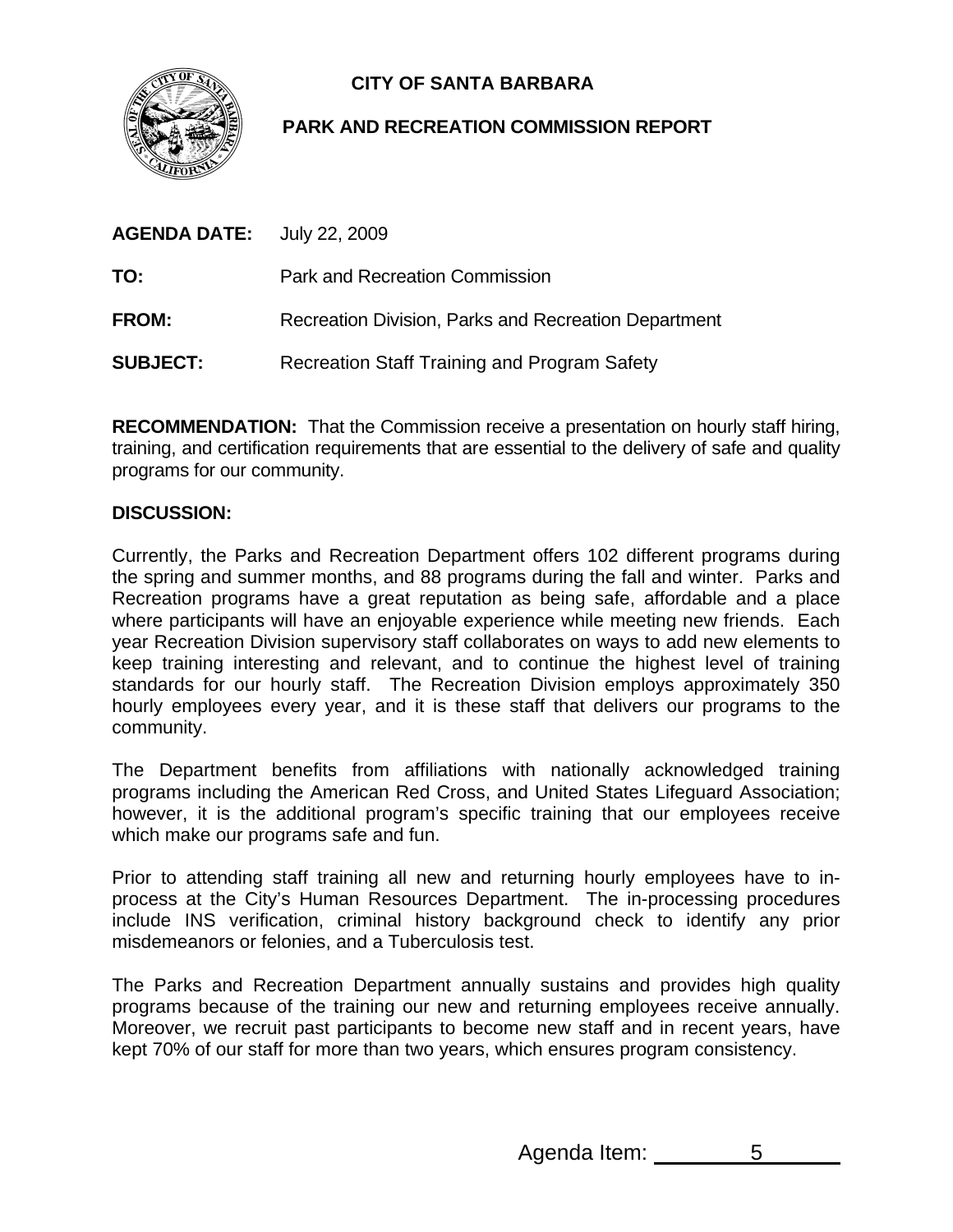Park and Recreation Commission Report Recreation Staff Training and Program Safety July 22, 2009 Page 2

### Hiring, Training and Certifications by program area

# **Beach Lifeguard and Junior Lifeguard Instructor**

- Minimum physical ability test: 1,000 meter ocean swim in twenty minutes or less, 200 meter run, 200 meter swim, 200 meter run in seven minutes or less, and an 800 meter run in five minutes or less
- Oral Interview
- Full medical screening and drug test
- Attend a twenty hour rookie training for first year staff
- Attend a twenty hour "re-current" training for first year and returning staff
- CPR for the Professional Rescuer, Community First Aid and Safety, and Advanced First Aid (Title 22) certifications
- Beach Lifeguards complete eight hours of shadow lifeguarding with a returning lifeguarding and attend weekly staff meetings during the summer
- Junior Lifeguard Instructors attend a half day camp training with other summer camp and program staff, attend an additional eight hours of program specific training, and attend weekly staff meetings during the summer

#### **Pool Lifeguard and Swim Instructor**

- Minimum physical ability test: 500 meter pool swim in twelve minutes or less, perform simulated rescues and retrieve a weighted object from 10 ft. of water.
- Oral Interview
- Attend a twenty hour City pool lifeguard orientation and training academy
- American Red Cross Pool Lifeguard certification (32hrs), CPR for the Professional Rescuer, Community First Aid and Safety, Advanced First Aid (Title 22) certifications
- Swim Instructors must possess an American Red Cross Water Safety Instructor certification (38 hrs.)
- Swim Instructors must attend an additional four hour City instructional orientation and training session, and co-teach one week of swim lessons with a returning instructor
- Attend weekly staff meetings

# **Summer camp and program staff**

- All new and returning staff interview
- Community First Aid and Safety and CPR certifications
- Eight hours of summer camp/program training
- Four hours of program specific training
- Attend bi-monthly staff meetings during the summer months

# **Class B Drivers (commercial transport of passengers)**

- Obtain Community First Aid and Safety and CPR
- Obtain a Class B Driver's medical examination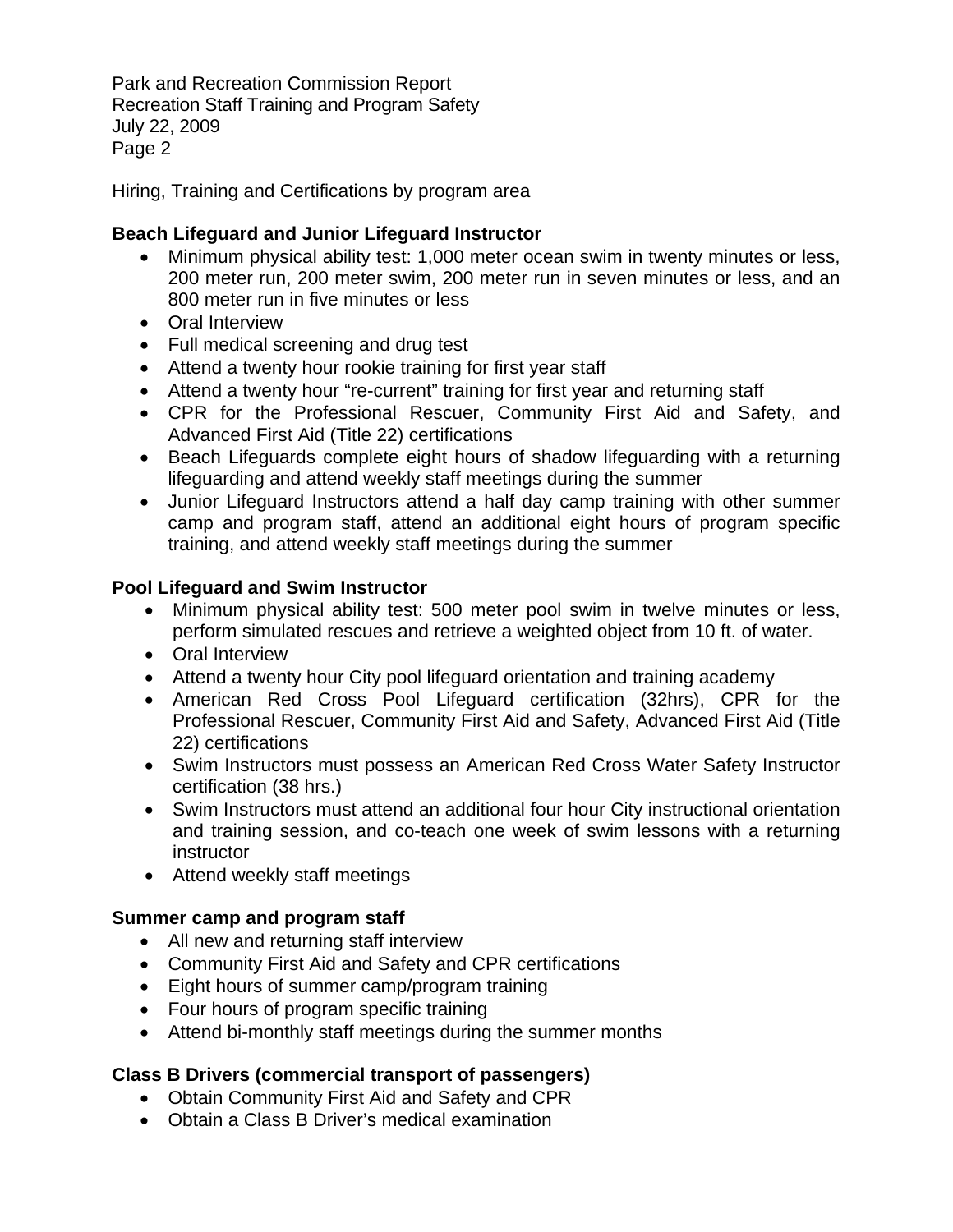Park and Recreation Commission Report Recreation Staff Training and Program Safety July 22, 2009 Page 3

- Study the California Commercial Driver handbook
- Pass the DMV written Class C and Class B written driving test
- Obtain a Class B Driver's permit
- Practice driving with driver trainer (10 hours)
- Take the Commercial Driver Proficiency Exam
- Pass the pre-trip inspection test and skills test
- Take the DMV driving test
- Enroll in Pull Notice Program

# **Afterschool program staff**

- All new and returning staff interview
- Community First Aid and Safety and CPR certifications
- New staff attend an hourly Orientation and Training (3 hours)
- A-OK and RAP staff must attend:
	- a. Two-day training
		- Leadership and Teambuilding
		- Group management and age appropriate strategies
		- Program curriculum
		- Goals of each individual school
		- State education standards
		- Natural disasters and on site evacuation plan
		- b. Curriculum trainings every 5 weeks

# Orientation and Training Manuals

There are 12 Recreation Division orientation and training manuals. Three of the manuals are read by all hourly employees: Hourly Employee Orientation and Training Manual, Strategies for Providing Positive Recreational Experiences, and Inclusion Program Policies and Procedures. Additional manuals are assigned that are specific to their job assignment.

- Summer Camp and Clinic Orientation and Training
- Aquatic Section Orientation and Training
- Aquacamp Orientation and Training
- Junior Lifeguard Program Orientation and Training
- Pool Lifeguard Orientation and Training
- Pool Maintenance Orientation and Training
- Beach Lifeguard Orientation and Training
- Driver Orientation and Training

Training manuals are updated regularly as new procedures, regulations or omissions are identified.